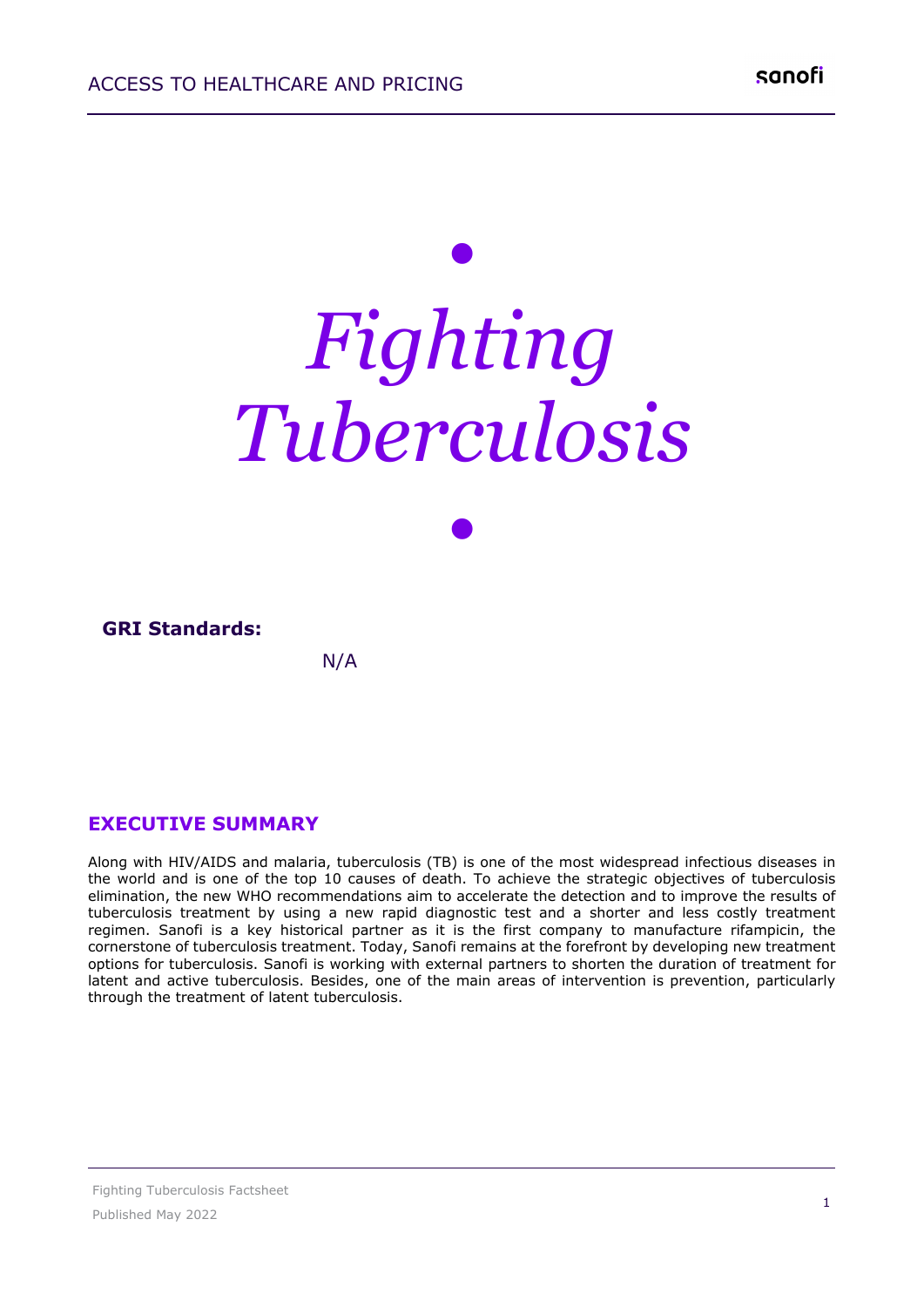## **TABLE OF CONTENTS**

| 1.1. THE END TB STRATEGY: A GLOBAL STRATEGY TO END THE GLOBAL |
|---------------------------------------------------------------|
| 1.2. MAJOR CHALLENGES TO SIMPLIFY TREATMENT AND FIGHT         |
|                                                               |
|                                                               |
|                                                               |
|                                                               |
| 3.3. IMPROVING EDUCATIONAL EFFORTS ON LATENT TUBERCULOSIS     |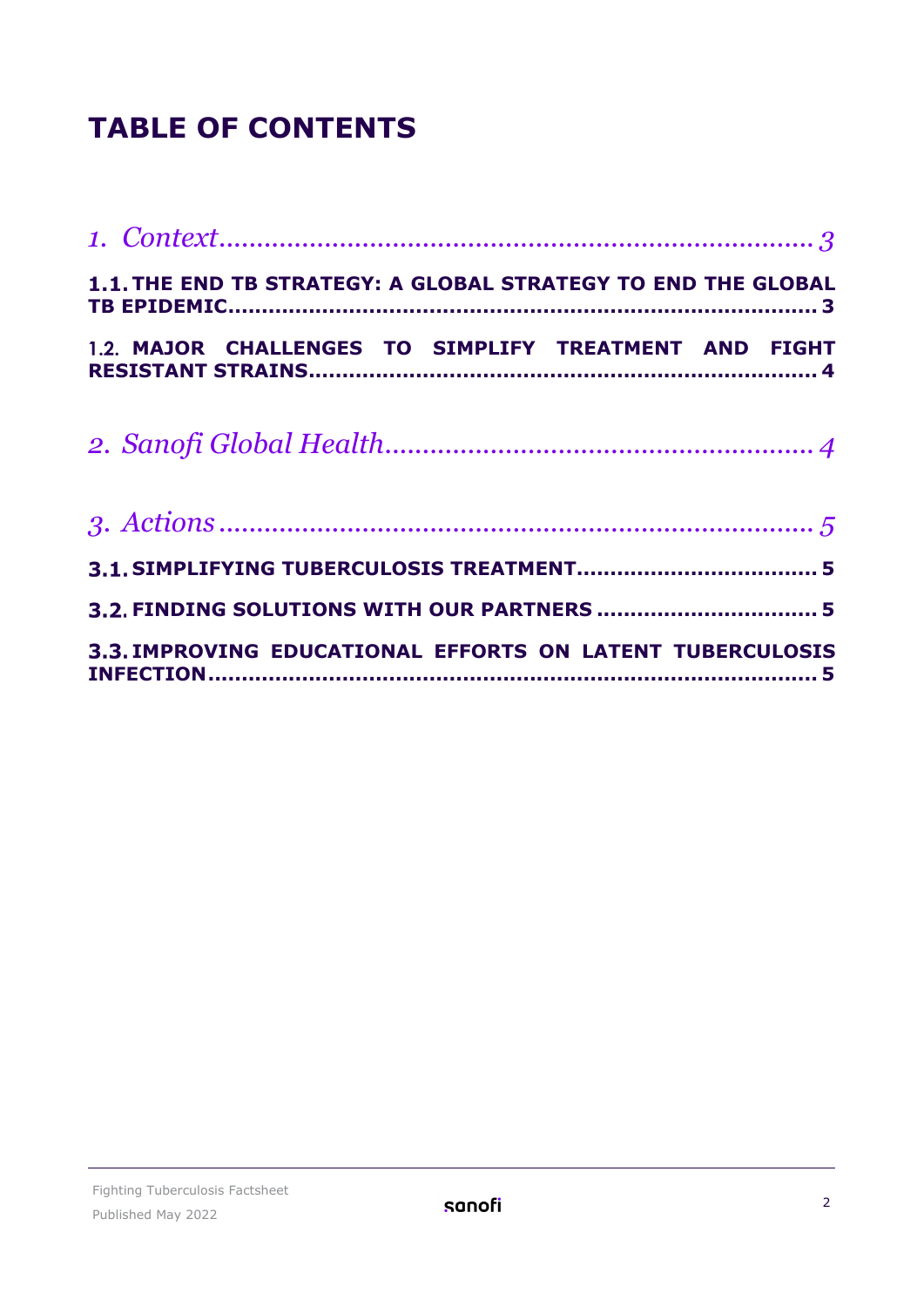## <span id="page-2-0"></span>*1. Context*

Tuberculosis (TB) is the second biggest infectious disease killer after COVID-19. This contagious disease, caused by the bacterium Mycobacterium tuberculosis, is spread through respiratory droplets. The COVID-19 pandemic has reversed years of progress in providing essential TB services and reducing TB disease burden. The most obvious impact is a large global drop in the number of people newly diagnosed with TB and reported.

This fell from 7.1 million in 2019 to 5.8 million in 2020, an 18% decline back to the level of 2012 and far short of the approximately ten million people who developed TB in 2020.

Best estimates for 2020 are 1.3 million TB deaths among HIV-negative people (up from 1.2 million in 2019) and an additional 214,000 among HIV-positive people (up from 209,000 in 2019), with the combined total back to the level of 2017.



Figure 1: Estimated TB Incidence Rates, 2019

*SOURCE - WHO: GLOBAL TUBERCULOSIS REPORT 2020, FIG. 4.4, PAGE 35 <https://www.who.int/publications/i/item/9789240013131>*

In addition, a quarter of the world's population - currently estimated to affect 1.7 billion people worldwide - is infected with latent TB: they have no symptoms, are not contagious and most do not know they are infected. Without treatment, 5% to 15% of these people – 85 million to 170 million people globally – will develop active TB, the form which makes people sick and can be transmitted from person to person.

<span id="page-2-1"></span>HIV infection makes people up to 37 times more likely to fall ill with the active disease.

### **T.1. THE END TB STRATEGY: A GLOBAL STRATEGY TO END THE GLOBAL TB EPIDEMIC**

In September 2018 was the first United Nations High Level meeting (UN-HLM) on tuberculosis. This meeting was a significant step forward by governments and all partners engaged in the fight against TB. The outcome was a political declaration agreed by all United Nations Member States, in which existing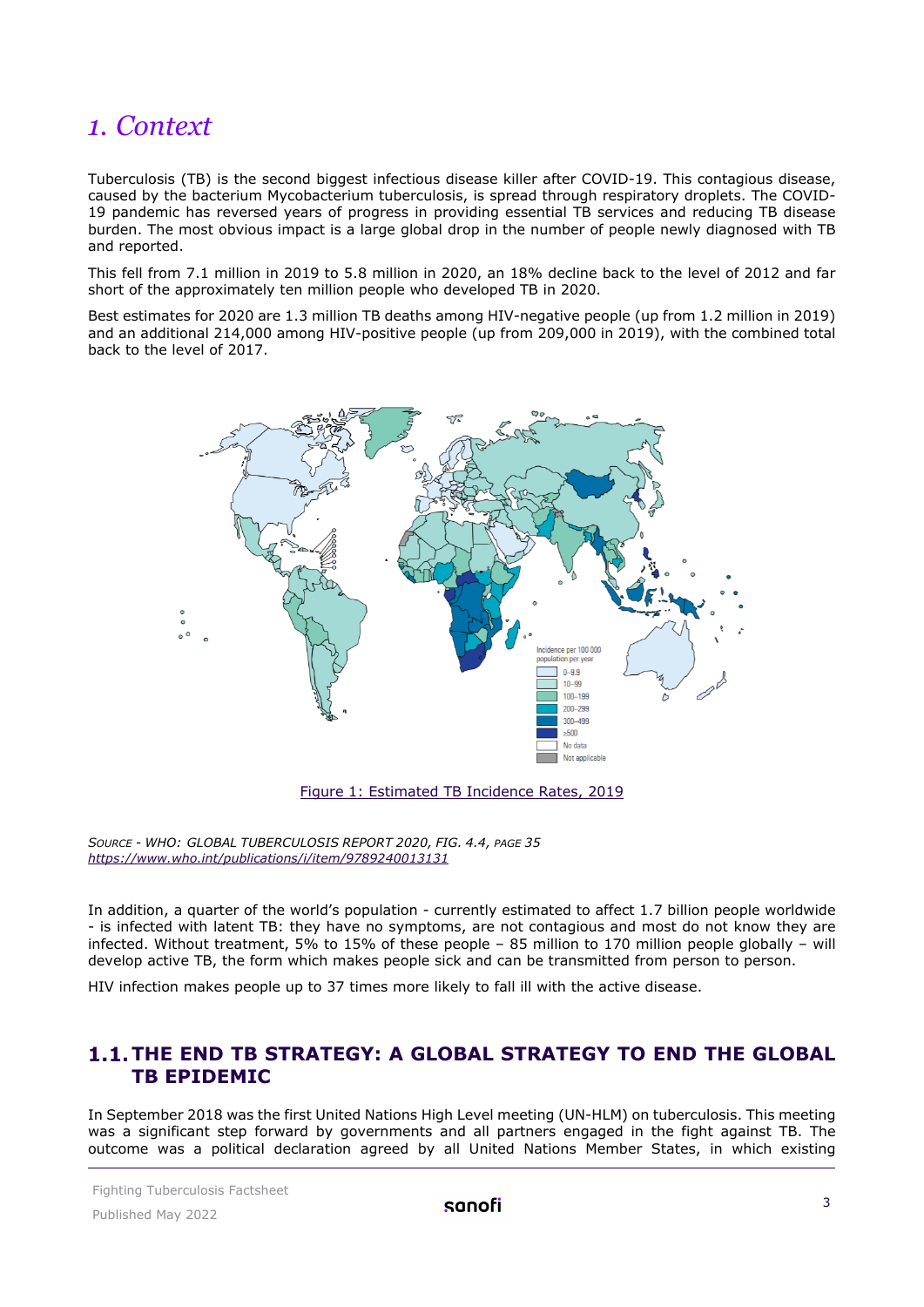commitments to the Sustainable Development Goals (SDGs) and WHO's End TB Strategy were reaffirmed, and new ones added.

The political declaration included four new global targets:

- **•** treat 40 million people for tuberculosis disease in the five-year period from 2018 to 2022;
- reach at least 30 million people with TB preventive treatment for a latent TB infection in the five-year period from 2018 to 2022;
- mobilize at least \$13 billion annually for universal access to TB diagnosis, treatment and care by 2022; and
- mobilize at least \$2 billion annually for TB research.

### <span id="page-3-0"></span>**MAJOR CHALLENGES TO SIMPLIFY TREATMENT AND FIGHT RESISTANT STRAINS**

Standard treatment for TB consists of a combination of antibiotics taken daily, usually for six months: two months of treatment with four antibiotics, followed by four months with two antibiotics.

When administered properly, the treatment for TB is generally highly effective. However, for many patients it is difficult to comply with six months of treatment. Poor compliance not only puts the patients at risk of treatment failure, it also creates conditions that encourage the development of antibiotic-resistant bacteria.

Efforts are needed to simplify TB treatment by reducing the treatment duration.

Preventive TB therapy takes one to 36 months and uptake is low. Research shows that patients are far more likely to complete shorter treatment courses.

Strains of *Mycobacterium tuberculosis* that are resistant to conventional treatments have begun to appear in the 80s. In 2019, 465,000 incident cases of rifampicin resistant TB were observed. It is therefore crucial to stop the progression of resistance and to develop new treatments.

*For more information, see:* [https://www.who.int/tb/publications/global\\_report/en/.](https://www.who.int/tb/publications/global_report/en/)

## <span id="page-3-1"></span>*2. Sanofi Global Health*

Sanofi aims to contribute to the objective to end the epidemics of tuberculosis by 2030, as per goal 3, target 3.3 of the Sustainable Development Goals.

Sanofi was the first company to manufacture rifampicin, a key antibiotic for the treatment of Tuberculosis that was isolated in 1957 by scientists at Lepetit Research Laboratories in Milan (Italy), now part of Sanofi.

The Company remains one of the key producers of this component in all drug-susceptible tuberculosis (DS-TB) treatments. Several of the Company's manufacturing facilities have developed and are currently producing a range of antibiotics to treat TB, which are distributed in many countries.



In 2011, rifapentine, a member of the rifamycin family, was shown by the US Centers for Disease Control and Prevention (CDC) to have the ability to simplify considerably the treatment of latent TB (LTBI)<sup>([1\)](#page-5-0)</sup>. The proposed development of rifapentine offers the prospect of simpler and shorter latent TB treatments, with the aim of improving patient compliance. A rifapentine-based regimen shortens treatment to 12 weekly doses in combination with another medicine, isoniazid. The World Health Organization (WHO) recommends

 $1$  T.R. Sterling, M.E. Villarino, A.S. Borisov, et al. (2011). "Three Months of Once-Weekly Rifapentine and Isoniazid for M. tuberculosis Infection." *New England Journal of Medicine*, 365, pp.2155-66.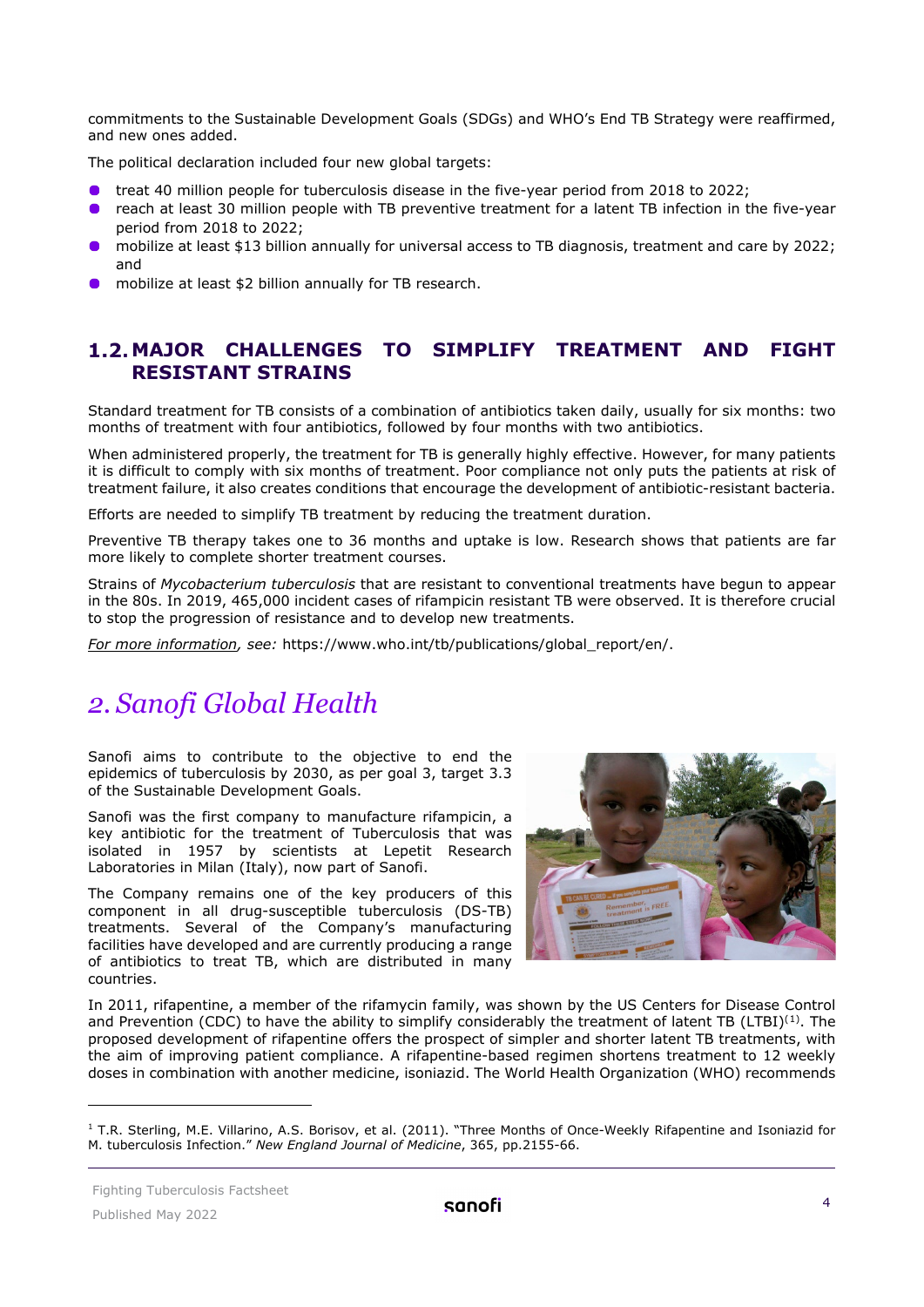the use of this regimen for treatment of latent TB infection in people living with HIV and contacts of TB cases of any age.

## <span id="page-4-0"></span>*3. Actions*

## <span id="page-4-1"></span>**SIMPLIFYING TUBERCULOSIS TREATMENT**

Fixed-dose combinations of drugs are recommended by WHO and greatly simplify TB treatments by reducing the number of pills to be ingested. Sanofi's current efforts are focused on endeavoring to simplify and shorten the course of treatment for non-resistant TB, both for LTBI and DS-TB.

In November 2014, the US Food and Drug Administration approved the indication of treatment of LTBI for rifapentine in combination with isoniazid, with a regimen of weekly rifapentine+isoniazid for three months (12 doses).

Since then, rifapentine is also approved for LTBI indication in several other geographies mainly in low- and middle-income countries.

This new regimen, the 3HP regimen, is recommended in the WHO Guidelines on the Management of Latent Tuberculosis Infection released in October 2014. Rifapentine has been included on the Essential Medicines List since April 2015. Moreover, in January 2017, rifapentine was granted WHO prequalification.

## <span id="page-4-2"></span>**FINDING SOLUTIONS WITH OUR PARTNERS**

The development of rifapentine is carried out in close collaboration with the CDC in Atlanta (United States), which coordinates an international group of researchers and clinicians.

In October 2020, The Tuberculosis Trials Consortium (TBTC) from the Centers for Disease Control and Prevention (CDC) announced results from the "Rifapentine-containing treatment shortening regimens for pulmonary tuberculosis" study (TBTC Study 31). This found that a four-month regimen that included highdose rifapentine and moxifloxacin was non-inferior to the current six-month standard TB treatment regimen, with equivalent TB-free rates achieved in each arm 12 months after starting treatment.

In addition, a pivotal and long-awaited trial on short-course treatment for the prevention of tuberculosis (TB) in children has opened in South Africa in 2019. The goals of this phase I/II trial are to evaluate the safety of giving rifapentine in combination with isoniazid to prevent TB in children, and to establish the dose at which rifapentine should be administered. The United States Centers for Disease Control and Prevention (CDC) execute the study with financial support provided by both CDC and UNITAID. Sanofi donates the medicines used in the study.

#### <span id="page-4-3"></span>**IMPROVING EDUCATIONAL EFFORTS ON LATENT TUBERCULOSIS INFECTION**

Treatment of TB infection and preventing the development of active disease is essential to TB elimination worldwide.

Detecting and treating TB infection, however, presents unique challenges for those working to end TB. Recognizing this, Sanofi and The Union have developed a new open-access online training course to help clinicians, healthcare workers and national TB program managers to better identify and successfully treat LTBI.

This new online training program is designed to meet the needs of National TB Program (NTP) staff; National AIDS Program (NAP) staff; clinicians (specialists, pediatricians, pneumologists, general practitioners, nurses) working with TB and/or HIV patients and other high-risk groups; and health care workers at all levels.

#### Fighting Tuberculosis Factsheet